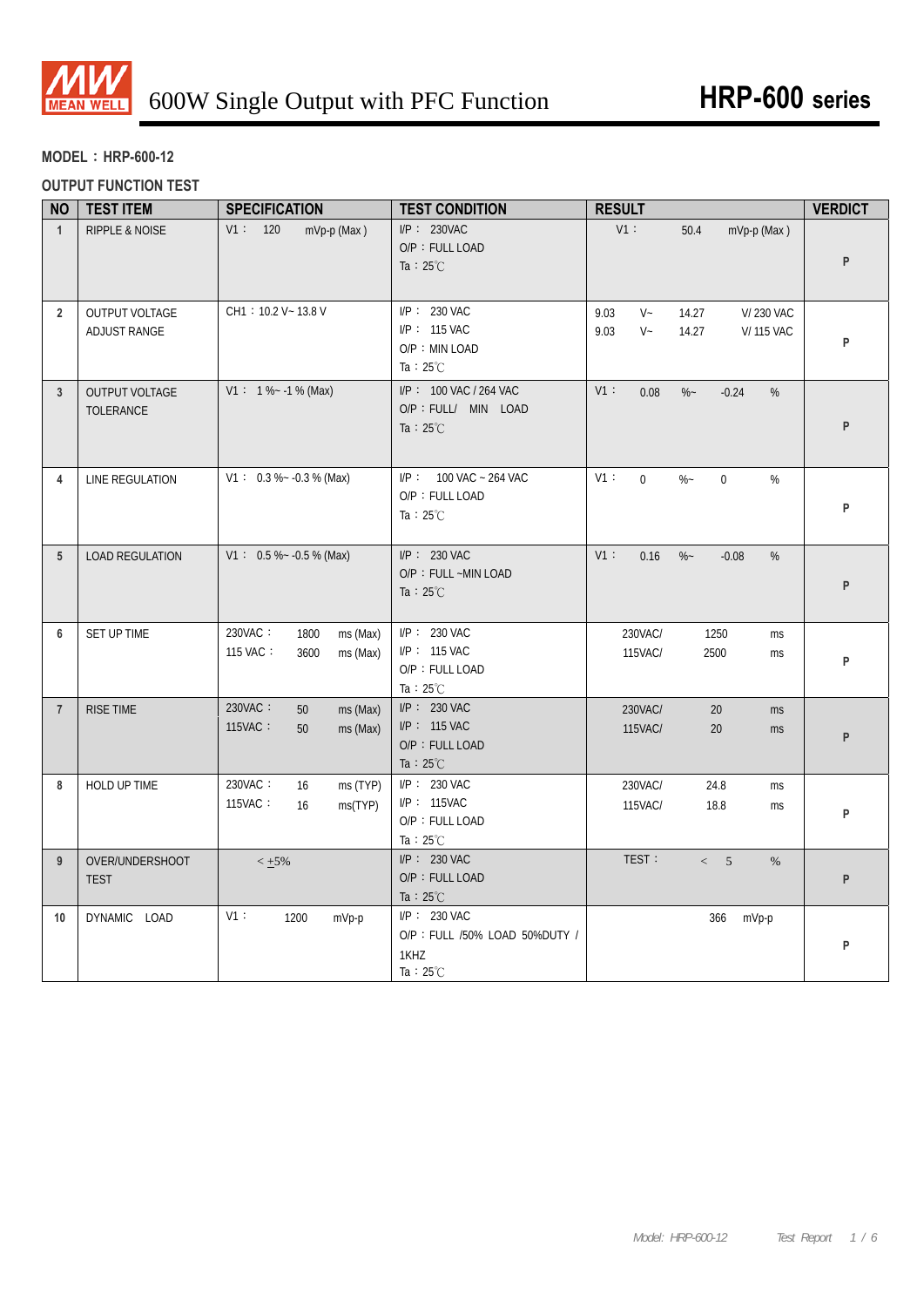

## **INPUT FUNCTION TEST**

| <b>NO</b>      | <b>TEST ITEM</b>             | <b>SPECIFICATION</b>                                                    | <b>TEST CONDITION</b>                                                                                                                                                | <b>RESULT</b>                                                  | <b>VERDICT</b> |
|----------------|------------------------------|-------------------------------------------------------------------------|----------------------------------------------------------------------------------------------------------------------------------------------------------------------|----------------------------------------------------------------|----------------|
| $\mathbf{1}$   | <b>INPUT VOLTAGE RANGE</b>   | 85VAC~264 VAC                                                           | I/P: TESTING<br>O/P: FULL LOAD<br>Ta : $25^{\circ}$ C                                                                                                                | 67 V~264V                                                      |                |
|                |                              |                                                                         | $I/P$ :<br>LOW-LINE-3V=87 V<br>HIGH-LINE+15%=300 V<br>O/P:FULL/MIN LOAD<br>(PLEASE CHECK DERATING CURVE)<br>ON: 30 Sec OFF: 30 Sec 10MIN<br>(POWER ON/OFF NO DAMAGE) | TEST: OK                                                       | P              |
| $\overline{2}$ | <b>INPUT FREQUENCY RANGE</b> | 47HZ ~63 HZ<br>NO DAMAGE OSC                                            | $I/P$ : 100 VAC ~ 264 VAC<br>O/P: FULL~MIN LOAD<br>Ta : $25^{\circ}$ C                                                                                               | TEST: OK                                                       | P              |
| $\mathbf{3}$   | POWER FACTOR                 | 0.94 / 230 VAC(TYP)<br>0.99 / 115 VAC(TYP)                              | I/P: 230 VAC<br>$I/P$ : 115 VAC<br>O/P: FULL LOAD<br>Ta : $25^{\circ}$ C                                                                                             | $PF =$<br>0.951<br>/ 230 VAC<br>$PF =$<br>0.994<br>/ 115 VAC   | P              |
| 4              | <b>EFFICIENCY</b>            | 88% (TYP)                                                               | $I/P$ : 230 VAC<br>O/P: FULL LOAD<br>Ta : $25^{\circ}$ C                                                                                                             | 88.5 %                                                         | P              |
| 5              | <b>INPUT CURRENT</b>         | 3.6<br>230V/<br>A (TYP)<br>115V/<br>A (TYP)<br>7.6                      | $I/P: 230$ VAC<br>$I/P$ : 115 VAC<br>O/P: FULL LOAD<br>Ta : $25^{\circ}$ C                                                                                           | 3.31<br>A/230 VAC<br>$=$<br>6.56<br>A/ 115 VAC<br>$=$          | P              |
| 6              | <b>INRUSH CURRENT</b>        | 230V/<br>70<br>A (TYP)<br>$115$ V/<br>A(TYP)<br>35<br><b>COLD START</b> | $I/P$ : 230 VAC<br>$I/P$ : 115 VAC<br>O/P: FULL LOAD<br>Ta : $25^{\circ}$ C                                                                                          | 65<br>A/230 VAC<br>$\vert$ =<br>A/115 VAC<br>27.4<br>$\vert$ = | P              |
| $\overline{7}$ | <b>LEAKAGE CURRENT</b>       | 1.2 mA/240 VAC<br>$\langle$                                             | $I/P$ : 264 VAC<br>$O/P$ : Min LOAD<br>Ta : $25^{\circ}$ C                                                                                                           | $L-FG$ :<br>0.5<br>mA<br>$N-FG$ :<br>0.5<br>mA                 | P              |

# **PROTECTION FUNCTION TEST**

| <b>NO</b>      | <b>TEST ITEM</b>            | <b>SPECIFICATION</b>            | <b>TEST CONDITION</b> | <b>RESULT</b>                          | <b>VERDICT</b> |
|----------------|-----------------------------|---------------------------------|-----------------------|----------------------------------------|----------------|
|                | <b>OVER LOAD PROTECTION</b> | 105 %~ 135 %                    | $I/P: 230$ VAC        | 121.5%/230 VAC                         |                |
|                |                             |                                 | $I/P$ : 115 VAC       | 121.5%/115 VAC                         |                |
|                |                             |                                 | $O/P$ : TESTING       | Constant current limiting, recovers    |                |
|                |                             |                                 | Ta : $25^{\circ}$ C   | automatically after fault condition is |                |
|                |                             |                                 |                       | removed                                |                |
| $\overline{2}$ | OVER VOLTAGE PROTECTION     | CH1: 14.4V~ 16.8 V              | $I/P$ : 230 VAC       | 15.9V/230 VAC                          |                |
|                |                             |                                 | $I/P: 115$ VAC        | 15.9V/115 VAC                          | P              |
|                |                             |                                 | O/P: MIN LOAD         | Shut down Re- power ON                 |                |
|                |                             |                                 | Ta : $25^{\circ}$ C   |                                        |                |
| 3              | OVER TEMPERATURE PROTECTION | SPEC :                          | $I/P$ : 230 VAC       | O.T.P. Active                          |                |
|                |                             | Shut down o/p voltage, recovers | O/P: FULL LOAD        | Shut down o/p voltage, recovers        |                |
|                |                             | automatically after temperature |                       | automatically after temperature        | P              |
|                |                             | goes down                       |                       | goes down                              |                |
|                |                             |                                 |                       |                                        |                |
|                |                             |                                 |                       |                                        |                |
| 4              | SHORT PROTECTION            | SHORT EVERY OUTPUT              | $I/P$ : 264 VAC       | <b>NO DAMAGE</b>                       |                |
|                |                             | 1 HOUR NO DAMAGE                | O/P: FULL LOAD        | Constant current limiting, recovers    | P              |
|                |                             |                                 | Ta : $25^{\circ}$ C   | automatically after fault condition is |                |
|                |                             |                                 |                       | removed                                |                |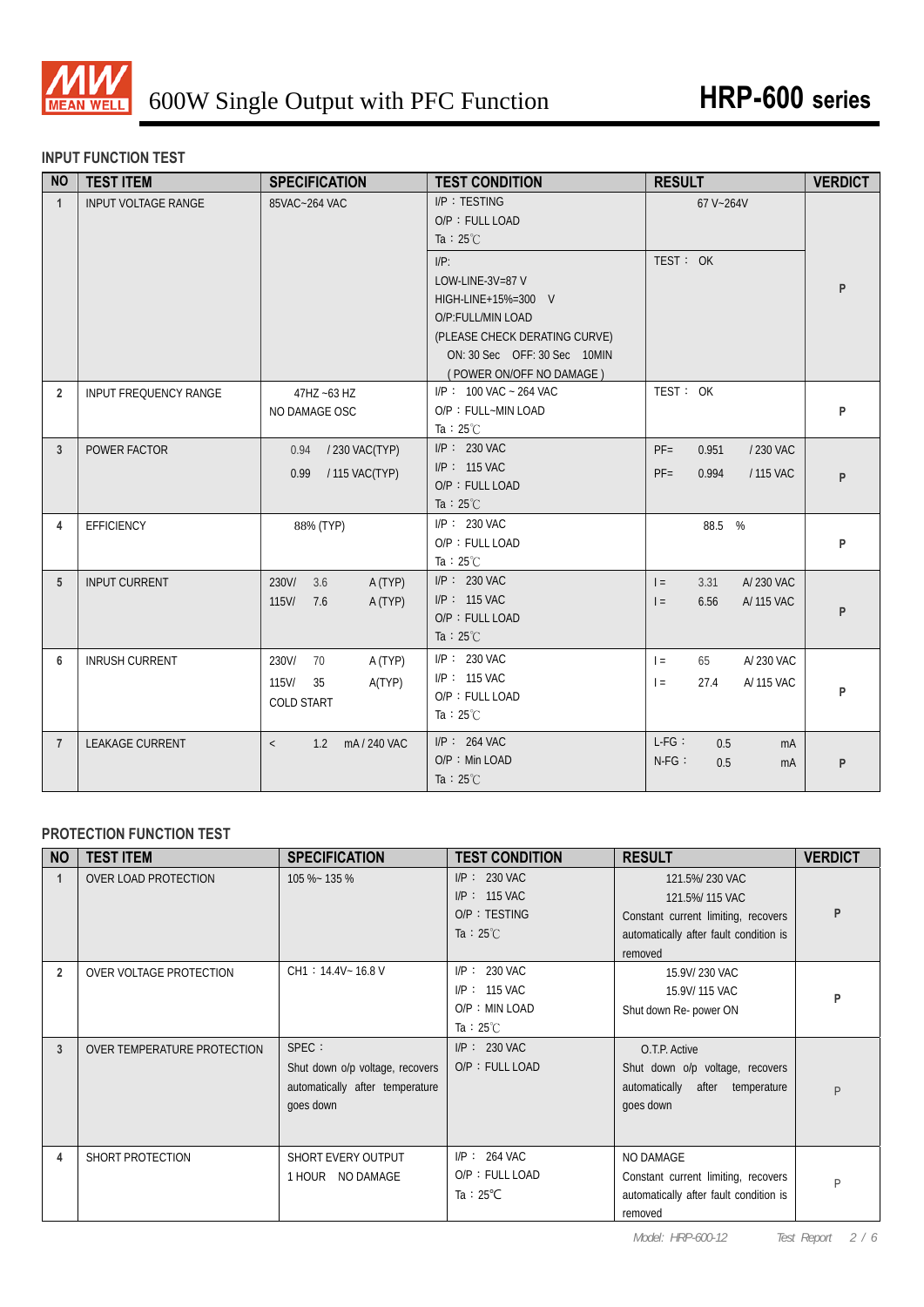

# **CONTROL FUNCTION TEST**

| <b>NO</b> | <b>TEST ITEM</b>        | <b>SPECIFICATION</b>              | <b>TEST CONDITION</b> | <b>RESULT</b>                    | <b>VERDICT</b> |
|-----------|-------------------------|-----------------------------------|-----------------------|----------------------------------|----------------|
|           | DC OK SIGNAL            | <b>PSU turn on : 3.3 ~ 5.6V</b> : | $I/P: 230$ VAC        | PSU turn on $\therefore$ 5.183 V |                |
|           |                         | PSU turn off $: 0 - 1V$           | $O/P$ : FULL LOAD     | PSU turn off : 0.007 V           |                |
|           |                         |                                   | Ta : $25^{\circ}$ C   |                                  |                |
|           | REMOTE SENSE            | >0.3V                             | $I/P: 230$ VAC        | V<br>0.3<br>⋗                    |                |
|           |                         |                                   | $O/P$ : FULL LOAD     |                                  |                |
|           |                         |                                   | Ta : $25^{\circ}$ C   |                                  |                |
|           | FAN ON/OFF control test | Rated Power:                      | $I/P: 230$ VAC        | 28<br>%LOAD FAN ON<br>$\geq$     |                |
|           |                         | 50% LOAD FAN ON                   | $O/P$ : TESTING       | 21<br>%LOAD FAN OFF              |                |
|           |                         | 15% LOAD FAN OFF                  | Ta : $25^{\circ}$ C   |                                  |                |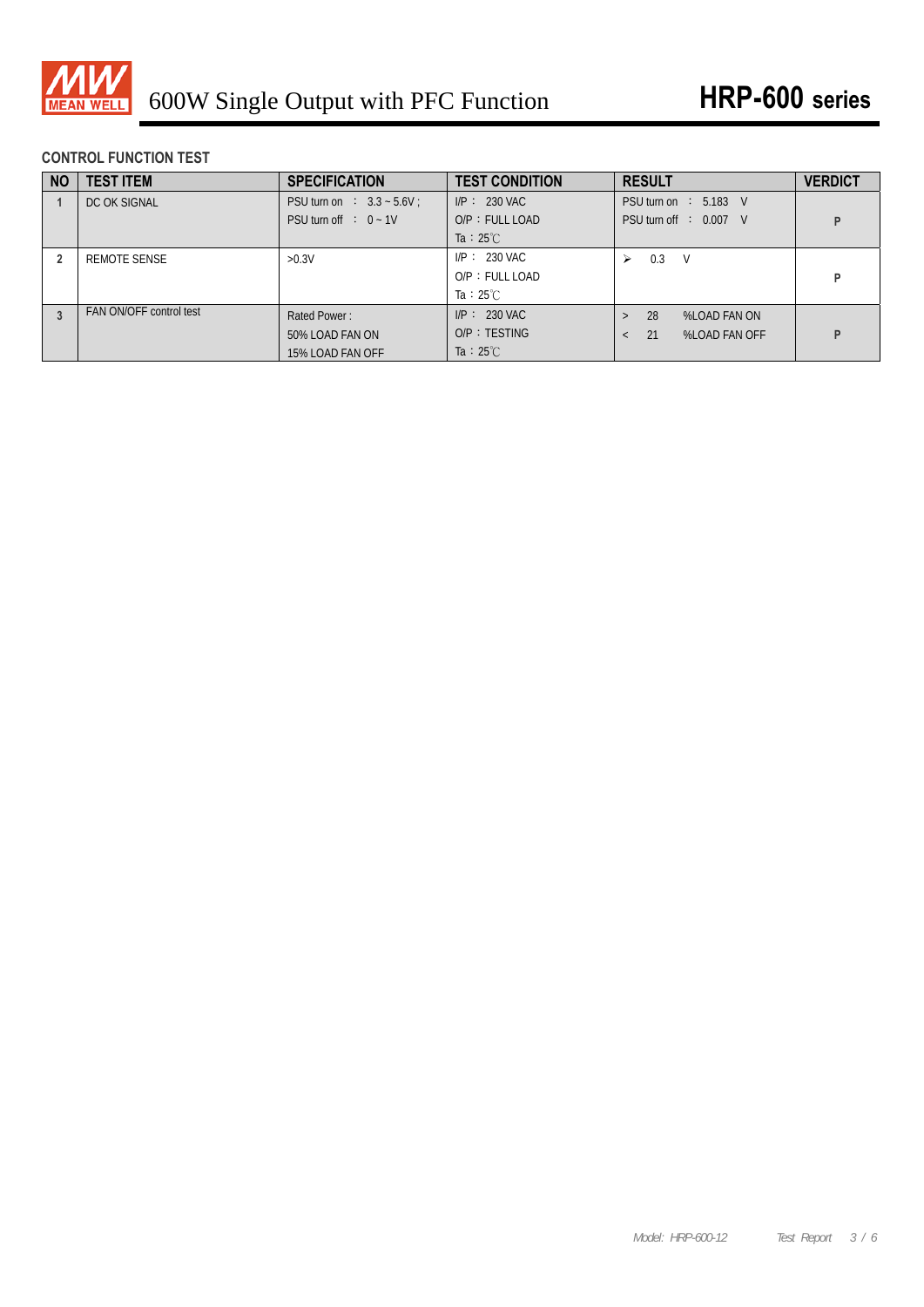

#### **ENVIRONMENT TEST**

| <b>NO</b>      | <b>TEST ITEM</b>              | <b>SPECIFICATION</b>                       |                      | <b>TEST CONDITION</b> | <b>RESULT</b>                                  |                    | <b>VERDICT</b> |
|----------------|-------------------------------|--------------------------------------------|----------------------|-----------------------|------------------------------------------------|--------------------|----------------|
| $\mathbf{1}$   | TEMPERATURE RISE TEST         | MODEL: HRP-600-12                          |                      |                       |                                                |                    |                |
|                |                               | 1. ROOM AMBIENT BURN-IN: 2 HRS             |                      |                       |                                                |                    |                |
|                |                               | $I/P$ : 230VAC O/P: FULL LOAD Ta= 25       |                      | $^{\circ}C$           |                                                |                    |                |
|                |                               | 2. HIGH AMBIENT BURN-IN:                   | 2 HRS                |                       |                                                |                    |                |
|                |                               | $I/P$ : 230VAC O/P: FULLLOAD Ta=50         |                      | °C                    |                                                |                    |                |
|                |                               |                                            |                      |                       |                                                |                    |                |
|                |                               |                                            |                      | ROOM AMBIENT          |                                                |                    |                |
|                |                               | <b>NO</b>                                  | Position             | Ta= $25\degree$ C     | <b>HIGH AMBIENT</b><br>$Ta=50$<br>$^{\circ}$ C |                    |                |
|                |                               | $\mathbf{1}$                               | BD <sub>1</sub>      | $34.9^{\circ}$ C      | $60.3^{\circ}$ C                               |                    |                |
|                |                               | $\overline{2}$                             | L <sub>3</sub>       | 34.0°C                | 58.8°C                                         |                    |                |
|                |                               | 3                                          | Q <sub>1</sub>       | 32.6°C                | 58.1°C                                         |                    |                |
|                |                               | $\overline{4}$                             | C <sub>5</sub>       | $31.6^{\circ}$ C      | 56.5°C                                         |                    |                |
|                |                               | 5                                          | D <sub>1</sub>       | 43.8°C                | 69.0°C                                         |                    |                |
|                |                               | 6                                          | C <sub>18</sub>      | $31.5^{\circ}$ C      | 56.9°C                                         |                    |                |
|                |                               | $\overline{7}$                             | TSW1                 | 31.7°C                | 57.4°C                                         |                    |                |
|                |                               | 8                                          | C61                  | 29.2°C                | 84.3°C                                         |                    |                |
|                |                               | 9                                          | U1                   | $30.8^{\circ}$ C      | 56.1°C                                         |                    | P              |
|                |                               | 10 <sup>°</sup>                            | T1                   | 58.1°C                | 84.9°C                                         |                    |                |
|                |                               | 11                                         | T <sub>2</sub>       | $31.2^{\circ}$ C      | 56.6°C                                         |                    |                |
|                |                               | 12                                         | Q3                   | $51.1^{\circ}$ C      | 82.9°C                                         |                    |                |
|                |                               | 13                                         | Q100                 | 45.0°C                | 72.3°C                                         |                    |                |
|                |                               | 14                                         | L <sub>100</sub>     | $60.2^{\circ}$ C      | 87.8°C                                         |                    |                |
|                |                               | 15                                         | C106                 | $33.7^{\circ}$ C      | 59.7°C                                         |                    |                |
|                |                               | 16                                         | C <sub>150</sub>     | 41.4 $\degree$ C      | $67.6^{\circ}$ C                               |                    |                |
|                |                               | 17                                         | RG1                  | 36.7°C                | 63.1°C                                         |                    |                |
|                |                               | 18                                         | TSW <sub>2</sub>     | $52.2^{\circ}$ C      | 79.4°C                                         |                    |                |
|                |                               | 19                                         | C <sub>251</sub>     | $31.6^{\circ}$ C      | 57.3°C                                         |                    |                |
|                |                               | 20                                         | C235                 | 29.7°C                | 55.1°C                                         |                    |                |
|                |                               | 21                                         | Q103                 | 41.9°C                | 68.4°C                                         |                    |                |
|                |                               | 22                                         | D22                  | 39.6°C                | 66.2°C                                         |                    |                |
|                |                               | 24                                         | <b>TVS</b>           | 48.2°C                | 75.1 <sup>°</sup> C                            |                    |                |
|                |                               | 25                                         | R <sub>153</sub>     | 47.9°C                | 73.7°C                                         |                    |                |
| $\overline{2}$ | <b>OVER LOAD BURN-IN TEST</b> | NO DAMAGE                                  |                      | I/P: 230 VAC          |                                                | TEST: OK           |                |
|                |                               | 1 HOUR (MIN)                               |                      | O/P: 120 % LOAD       |                                                |                    | ${\sf P}$      |
|                |                               |                                            | Ta : $25^{\circ}$ C  |                       |                                                |                    |                |
| 3              | LOW TEMPERATURE               | TURN ON AFTER 2 HOUR                       |                      | I/P: 230 VAC          |                                                | TEST: OK           |                |
|                | TURN ON TEST                  |                                            |                      | O/P: 100 % LOAD       |                                                |                    | P              |
|                |                               |                                            | Ta= -40 $^{\circ}$ C |                       |                                                |                    |                |
| $\overline{4}$ | <b>HIGH HUMIDITY</b>          | AFTER 12 HOURS                             |                      | $I/P$ : 272 VAC       |                                                | TEST: OK           |                |
|                | HIGH TEMPERATURE              | IN CHAMBER ON                              |                      | O/P: FULL LOAD        |                                                |                    |                |
|                | <b>HIGH VOLTAGE</b>           | CONTROL 50 °C                              | Ta=50 $^{\circ}$ C   |                       |                                                |                    | P              |
|                | TURN ON TEST                  | NO DAMAGE                                  |                      | HUMIDITY= 95 %R.H     |                                                |                    |                |
| 5              | TEMPERATURE                   | $+0.03\%$ (0~50°C)                         |                      | I/P: 230 VAC          |                                                | $+0.006$ %(0~50°C) |                |
|                | COEFFICIENT                   |                                            |                      | O/P: FULL LOAD        |                                                |                    | P              |
| 6              | <b>VIBRATION TEST</b>         | 1 Carton & 1 Set                           |                      |                       |                                                | TEST: OK           |                |
|                |                               | (1) Waveform: Sine Wave                    |                      |                       |                                                |                    |                |
|                |                               | (2) Frequency: 10~500Hz                    |                      |                       |                                                |                    |                |
|                |                               | (3) Sweep Time: 10min/sweep cycle          |                      |                       |                                                |                    | P              |
|                |                               | $(4)$ Acceleration: 5G                     |                      |                       |                                                |                    |                |
|                |                               | (5) Test Time: 1 hour in each axis (X.Y.Z) |                      |                       |                                                |                    |                |
|                |                               | (6) Ta : $25^{\circ}$ C                    |                      |                       |                                                |                    |                |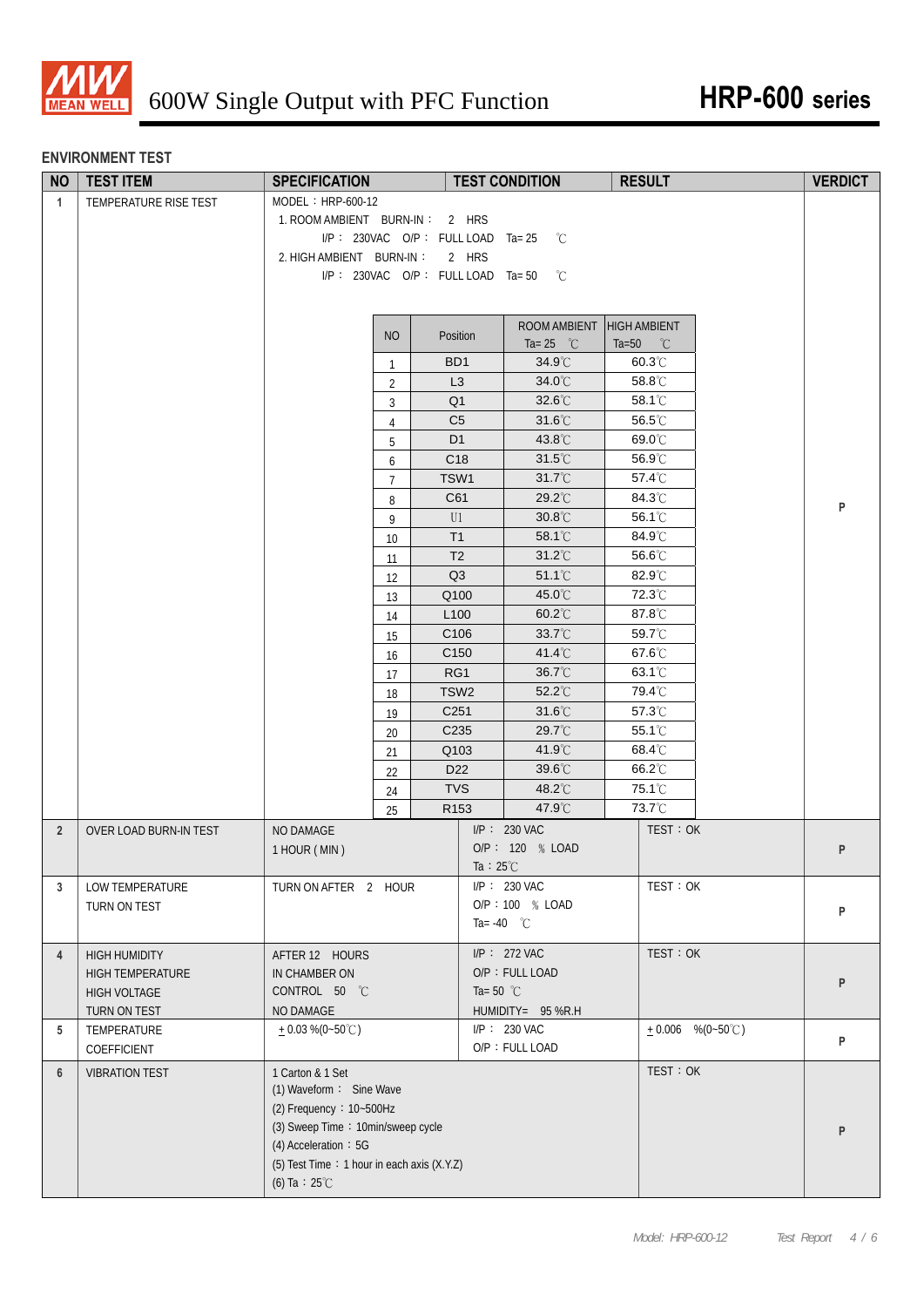

## **SAFETY TEST**

| <b>NO</b>      | <b>TEST ITEM</b>            | <b>SPECIFICATION</b>                                                      | <b>TEST CONDITION</b>                                                                                | <b>RESULT</b>                                                  |                | <b>VERDICT</b> |
|----------------|-----------------------------|---------------------------------------------------------------------------|------------------------------------------------------------------------------------------------------|----------------------------------------------------------------|----------------|----------------|
|                | <b>WITHSTAND VOLTAGE</b>    | $I/P$ -O/P : 3 KVAC/min<br>$I/P-FG: 2$ KVAC/min<br>$O/P-FG: 0.5$ KVAC/min | $I/P$ -O/P : 3.6 KVAC/min<br>$I/P-FG: 2.4$ KVAC/min<br>$O/P-FG: 0.6$ KVAC/min<br>Ta : $25^{\circ}$ C | $I/P-O/P$ :<br>6.17<br>$IP-FG$ :<br>5.67<br>$O/P-FG$ :<br>4.54 | mA<br>mA<br>mA | p              |
| $\overline{2}$ | <b>ISOLATION RESISTANCE</b> | $I/P$ -O/P: 500VDC>100M $\Omega$                                          | $I/P$ - $O/P$ :<br><b>VDC</b><br>500                                                                 | NO DAMAGE<br>$I/P-O/P$ :<br>11.8                               | GΩ             |                |
|                |                             | $I/P-FG: 500VDC>100M\Omega$<br>$O/P-FG: 500VDC>100M\Omega$                | $I/P-FG$ :<br>500 VDC<br>$O/P-FG$ :<br>500 VDC<br>Ta: $25^{\circ}$ C/70%RH                           | $IP-FG$ :<br>9.35<br>$O/P-FG$ :<br>6.71                        | GΩ<br>GΩ       | р              |
|                |                             |                                                                           |                                                                                                      | <b>NO DAMAGE</b>                                               |                |                |
| 3              | <b>GROUNDING CONTINUITY</b> | FG(PE) TO CHASSIS<br>OR TRACE < $100 \text{ m}\Omega$                     | $40$ A $/$ 2min<br>Ta: $25^{\circ}$ / 70%RH                                                          | 19<br>$m\Omega$                                                |                | P              |

## **E.M.C TEST**

| <b>NO</b>      | <b>TEST ITEM</b>                               | <b>SPECIFICATION</b>                                                | <b>TEST CONDITION</b>                                               | <b>RESULT</b>                        | <b>VERDICT</b> |  |
|----------------|------------------------------------------------|---------------------------------------------------------------------|---------------------------------------------------------------------|--------------------------------------|----------------|--|
| -1             | <b>HARMONIC</b>                                | EN61000-3-2,-3<br><b>CLASS A</b>                                    | I/P: 230 VAC/50HZ<br>O/P: FULL LOAD<br>Ta : $25^{\circ}$ C          | PASS                                 | P              |  |
| $\overline{2}$ | <b>CONDUCTION</b>                              | EN55022<br><b>CLASS B</b>                                           | $I/P$ : 230 VAC (50HZ)<br>O/P: FULL/50% LOAD<br>Ta : $25^{\circ}$ C | <b>PASS</b><br>Test by certified Lab | P              |  |
| 3              | <b>RADIATION</b>                               | EN55022<br><b>CLASS B</b>                                           | I/P: 230 VAC (50HZ)<br>O/P: FULL LOAD<br>Ta : $25^{\circ}$ C        | PASS<br>Test by certified Lab        | P              |  |
| 4              | E.S.D                                          | EN61000-4-2<br><b>INDUSTRY</b><br>AIR: 8KV / Contact: 4KV           | I/P: 230 VAC/50HZ<br>O/P: FULL LOAD<br>Ta : $25^{\circ}$ C          | CRITERIA A                           | P              |  |
| 5              | E.F.T                                          | EN61000-4-4<br><b>INDUSTRY</b><br>INPUT: 2KV                        | I/P: 230 VAC/50HZ<br>O/P: FULL LOAD<br>Ta : $25^{\circ}$ C          | CRITERIA A                           | P              |  |
| 6              | <b>SURGE</b>                                   | IEC61000-4-5<br><b>INDUSTRY</b><br>$L-N$ : $2KV$<br>$L, N-PE : 4KV$ | I/P: 230 VAC/50HZ<br>O/P: FULL LOAD<br>Ta : $25^{\circ}$ C          | CRITERIA A                           | P              |  |
| 7              | Test by certified Lab $\&$ Test Report Prepare |                                                                     |                                                                     |                                      |                |  |

# **M.T.B.F & LIFE CYCLE CALCULATION**

| <b>NO</b> | <b>TEST ITEM</b>                   | <b>SPECIFICATION</b>                                                 | <b>TEST CONDITION</b>                                                                 | <b>RESULT</b> | <b>VERDICT</b> |
|-----------|------------------------------------|----------------------------------------------------------------------|---------------------------------------------------------------------------------------|---------------|----------------|
|           | CAPACITOR                          |                                                                      | HRP-600-12 : SUPPOSE C 106 IS THE MOST CRITICAL COMPONENT                             |               |                |
|           | LIFE CYCLE                         | IP: 230VAC                                                           | $OP : FULL$ LOAD $Ta = 25$ $°C$ LIFE TIME = 1830800 HRS                               |               |                |
|           |                                    | I/P: 230VAC                                                          | $OP: FULL$ LOAD $Ta = 50$ $°C$ LIFE TIME= 301969 HRS                                  |               |                |
|           |                                    |                                                                      | $IP: 230VAC$ O/P: 75% LOAD Ta= 50 °C LIFE TIME= 388321 HRS                            |               |                |
|           |                                    | I/P: 230VAC                                                          | O/P: 50% LOAD Ta= 50 $\degree$ C LIFE TIME= 467332 HRS                                |               |                |
|           | <b>MTBF</b>                        | MIL-HDBK-217F NOTICES2 PARTS COUNT<br>TOTAL FAILURE RATE: 140.6K HRS |                                                                                       |               |                |
|           | <b>DMTBF/Accelerated Life Test</b> |                                                                      | Demonstration Mean Time Between Failure(Expected LIfe) : Above 50,000 hours @ TA 50°C |               |                |